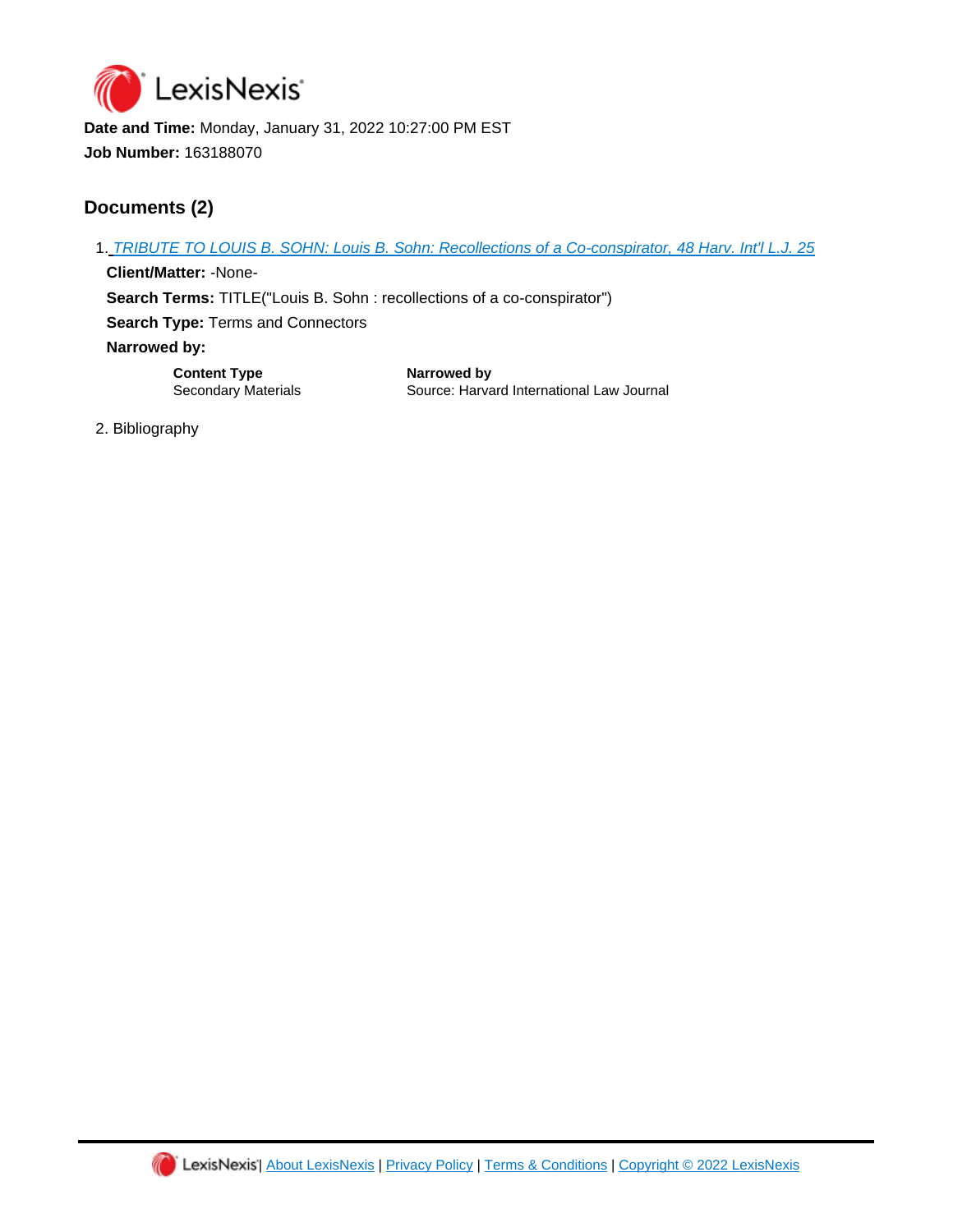## *[TRIBUTE TO LOUIS B. SOHN: Louis B. Sohn: Recollections of a Co-conspirator](https://advance.lexis.com/api/document?collection=analytical-materials&id=urn:contentItem:4NB2-NK40-00CW-204W-00000-00&context=1516831)*

Winter, 2007

#### **Reporter**

48 Harv. Int'l L.J. 25 \*

**Length:** 2304 words

#### **Author:** David Kennedy \*

\* Manley O. Hudson Professor of Law, Harvard Law School.

### **Text**

 **[\*25]** My deep sense of affection for Louis Sohn is hard to explain, since we never got to know one another well, either professionally or personally. I was his student in the late 1970s, in his last years at Harvard, and I worked as his research assistant on and off, most steadily while studying for the bar exam in the summer of 1980. He spent much of that summer in Geneva working on the Law of the Sea Treaty, <sup>1</sup> while his secretary and I held down the fort. Although I think I took all of his courses and spent many hours in his warren of offices on the second floor of the International Legal Studies building, I don't remember our ever discussing ideas in a way that would have allowed us to explore one another's point of view. I know that Louis read a number of articles I wrote about international law and institutions over the ensuing years--evaluating me for tenure, among other things--but I don't recall his sharing his reactions with me.

As a result, I have never succeeded in describing the bond that connects me to Louis to my satisfaction, and it may well elude me here. It may all be as simple as gratitude. He took me under his wing in law school and seemed to think it natural to be interested in all things foreign and to be quite disinterested in the details of the peculiar American constitutional arrangement. Legend has it that my appointment as an assistant professor began when Louis recommended to then-Dean Sacks that I take over his courses after he reached the then mandatory retirement age. I was still a third-year student, and Louis never mentioned this to me. When the Dean called me in during the summer after graduation, I worried there had been some mistake on my transcript. When Al Sacks told me, in his own roundabout way, that Louis had suggested I might be interested in an "appointment with the school," I assumed he meant some kind of alumni position, and graciously declined--I was on my way to Washington to practice.

<sup>1</sup> United Nations Convention on the Law of the Sea, Dec. 10, 1982, 1833 U.N.T.S. 397.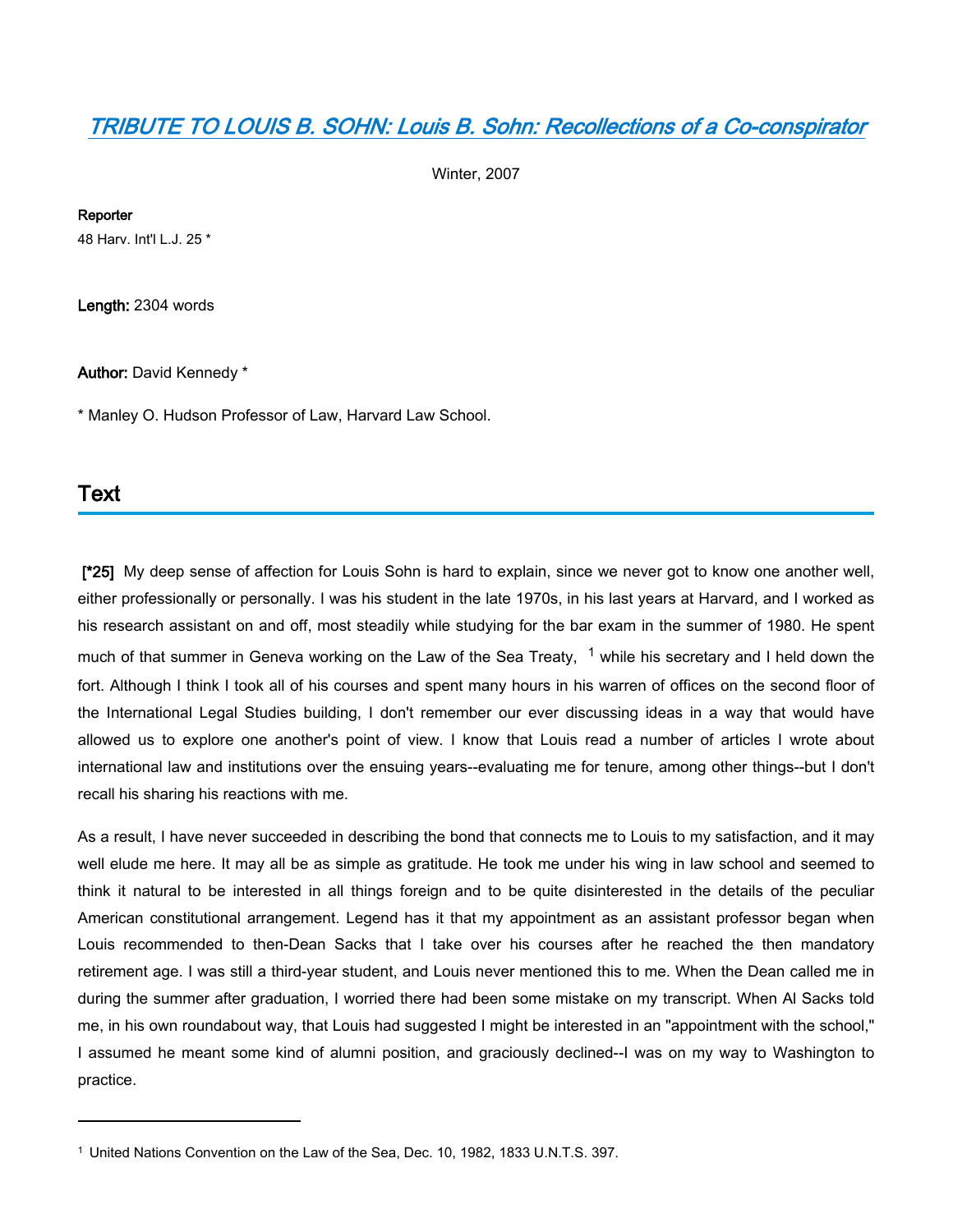*[I](https://advance.lexis.com/api/document?collection=statutes-legislation&id=urn:contentItem:8T9R-T2X2-D6RV-H374-00000-00&context=1516831)* had my first serious conversation with Louis when he returned from Geneva and called me in to straighten things out. That afternoon may have been the first time I thought of Louis not as a teacher or legal scholar, but as a coconspirator. It was a pretty oblique conversation, but I left it feeling that Louis **[\*26]** and I were part of the same secret society, working together in an unspoken common resistance to the parochial establishment--at Harvard, in the United States, across the world. He said he hoped I'd take over his courses on international and United Nations law and thought I'd be "fine at it." He didn't say why he thought so or offer any advice about how or what I should teach. He just thought I'd be "fine." He said I would probably need to write some-thing--perhaps I could take a fellowship and do that. The whole thing took about five minutes, and then we turned back to work.

He told me about Geneva and negotiations over the dispute resolution sections of the Law of the Sea Treaty.  $2$  His story jump cuts texts and people. He'd offer textual suggestions and precedents to this or that diplomat, assess their response; be back to them, the next day with something slightly different. Perhaps, he'd say, the way they approached the problem in this obscure maritime arbitration could be useful. The result of his labor in Geneva would be an elegant cornucopia of different dispute resolution mechanisms. It was the procedures that fascinated him--finding ways that people could feel comfortable coming together to resolve their differences, an endless evolving smorgasbord for states and diplomats with conflicts and tensions.

*[I](https://advance.lexis.com/api/document?collection=statutes-legislation&id=urn:contentItem:8T9R-T2X2-D6RV-H374-00000-00&context=1516831)* knew that Louis had a reputation for being a dreamer, an idealist, a utopian. But when we spoke, he never put things in such general terms. We were always looking for a text that might offer a way out of this or that practical impasse. He would pull something out that he thought might be useful, and I'd look for precedents and alternative drafts, sorting our way through the deep piles that filled his three small rooms. It all seemed quite practical to me, if part of a world I knew nothing about. Louis was at home everywhere in the world of U.N. conferences and international administration, and he was always quite precise about the ways in which political interests had led people here or there into an administrative tangle. Somewhere in his pile of texts would be a practical way out.

In law school, I thought myself hard-boiled and realistic about things, and I'm sure I considered Louis's nineteenfifties fantasy of *World Peace Through World Law* daft. But I never heard Louis mention his work with Grenville Clark. It was already long ago. He was working on this week's problems, on the upcoming negotiations about environmental law or human rights, or on the administrative procedures of the U.N. staff tribunals. Many years later, Nathaniel Berman and I took Louis out to dinner and asked him about his experiences in Cambridge during the Second World War. Having come to work briefly as a research assistant, he found himself alone in a foreign country through the war as knowledge of the Holocaust came to light. He responded to our interest by recounting the specific bits of the Harvard Research draft codifications of international law he was working on at the time with Manley Hudson, implying somehow that he was too busy to have thought **[\*27]** much about the war or his home front. Tragedy and dislocation had not marked him with sadness or earnestness. If anything, the opposite--the worst had been, and now we could take delight in the work of moving on.

<sup>2</sup>  *Id.* Annex VII.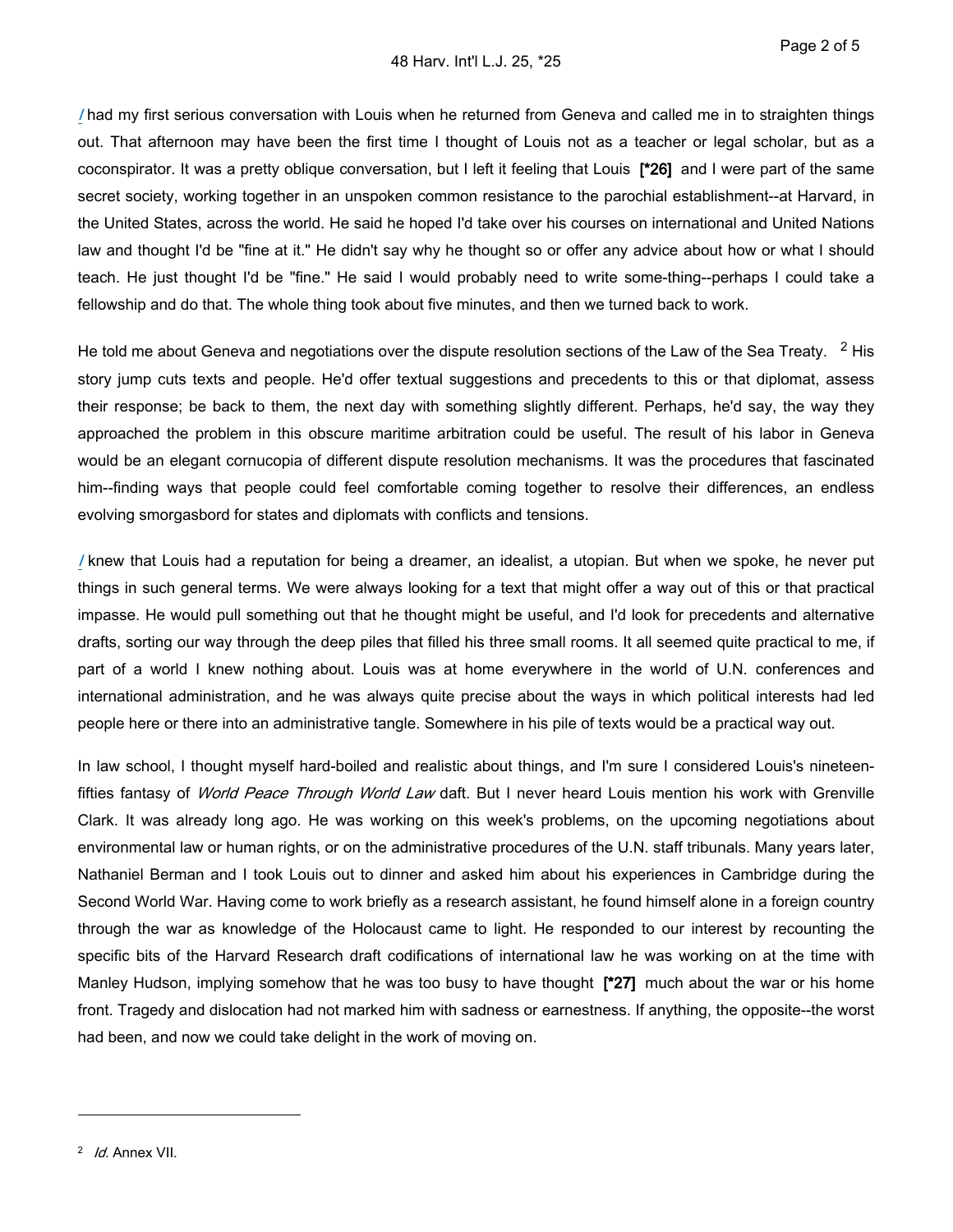Building a new world--it was slow, painstaking work, rooted in detail. Louis kept a parallel card catalog of every book purchased by the International Legal Studies library--books went straight from acquisitions to his office, where his secretary would type up the cards while he perused the new stock. By the time he returned from Geneva, quite a pile had accumulated and we looked through them together. He passed quickly over the academic studies and theories. He was most interested in reports of what had actually been accomplished in this or that organization and in the compilations of documents. But the academic volumes were always good for an impish chuckle, as he'd sum up the provincial preoccupations of this or that rival in a word or two.

*[I](https://advance.lexis.com/api/document?collection=statutes-legislation&id=urn:contentItem:8T9R-T2X2-D6RV-H374-00000-00&context=1516831)* don't know just how Louis differed, or felt he differed, from McDougal or Gross or Henkin or any of the other international law scholars of the time. He never said in so many words. As in all secret societies, much was unspoken. He would wink and nod and chuckle, and then we'd be back searching for a text. What did come through was his powerful ethical vision and sensibility. Louis stood, *sans peur et sans reproche,* for an ethics that measured merit, function, and value in ways altogether different from his American and international law colleagues. I would not have said that so clearly at the time--they were all humanists, liberals; cosmopolitan intellectuals of one or another kind. But their world was somehow smaller and older than Louis's, cramped by defeat and hemmed in by what passed as realism. Louis may have worked one document at a time, but he was no small-scale reformer, no moderate about how far we had yet to go.

When I was his student, Harvard Law School was intellectually preoccupied with big methodological battles. American political and legal liberalism was being put on the defensive. The prestige of courses in federal courts and the legal process was waning. Constitutional law was the new status course, displacing federal courts and procedure. The big ideas resided in liberal theory and law and economics and critical legal studies.

All this seemed to pass Louis by completely. In class and out, with his wry humor and puckish grin, Sohn gave the impression of someone who knew a secret, something terribly funny and a bit naughty. This was the secret: he was part of another world, where all this didn't matter a whit.

Louis was never a faculty baron at Harvard--the school seemed to look right through him. Louis seemed to take it all in stride, but I have often wondered what it was like to work for so many years in an institution whose priorities and methods and cultural sensibility were simply not his. That afternoon in his office, he admonished me not to take the place too seriously and to focus on the real work. Your significance for international affairs, he said, will increase exponentially with your distance from Harvard Square. The great work is elsewhere.

 **[\*28]** Louis easily hid his humanist conspiracy in plain sight. A short, bald man with a soft foreign accent, he spoke a bit too quietly to be a forceful presence, even in his own office. There was nothing flashy about him, except maybe his beret. Holed up in the International Legal Studies building, he seemed a stranger in a strange land--his intellectual and political engagements quite different from those of his colleagues. At the time, he taught the law of the sea, international law and various U.N. law courses, all to quite small groups in the International Legal Studies seminar room outside his offices. He was neither well-known nor much respected by my cohort of J.D. students. Louis was working on a vast imaginary project to build up international law's potential and institutional possibility to express his cosmopolitan hope for a better world. Huh? And he was doing it one document, one textual precedent,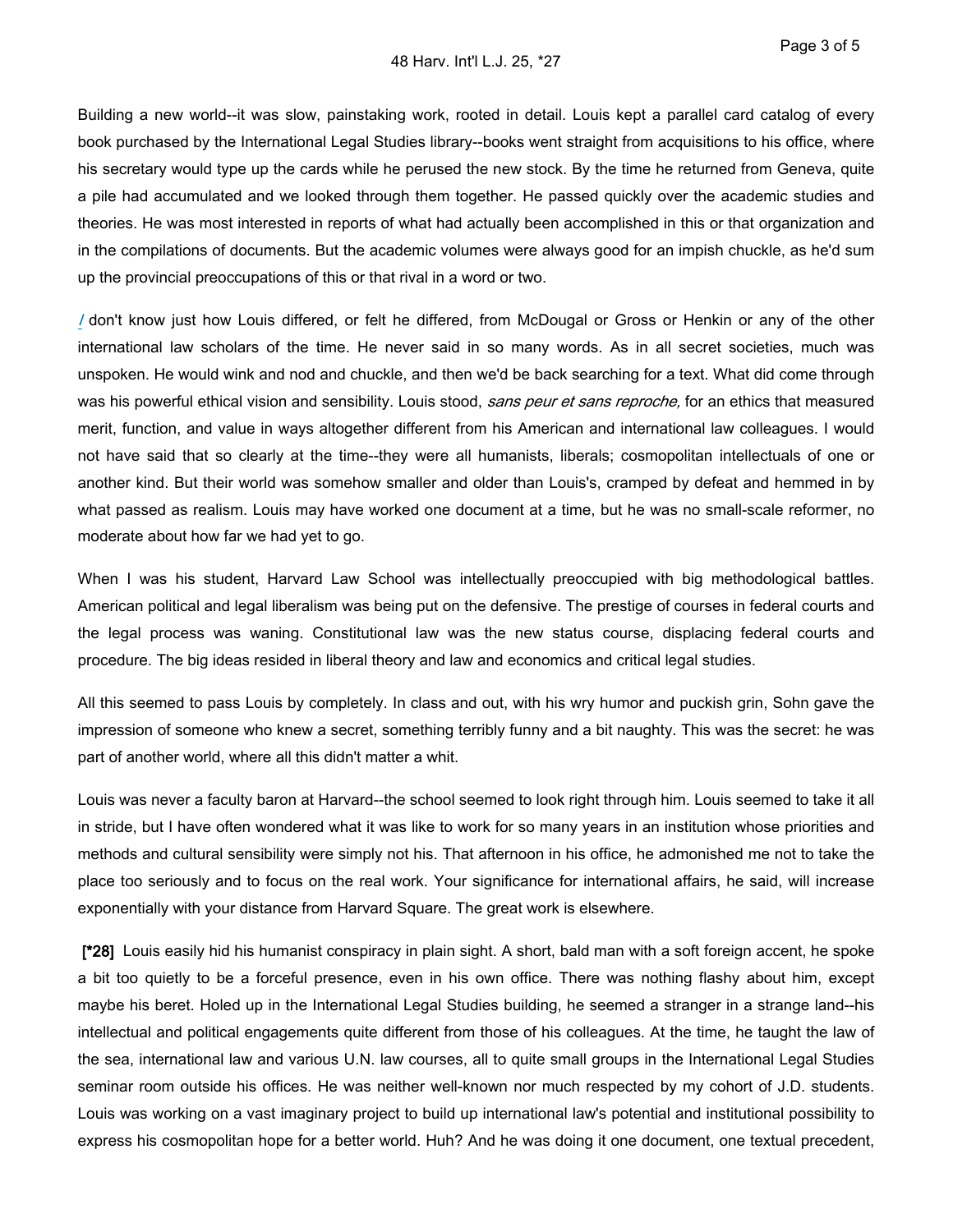at a time, recording the institutional innovations of many dozen working organizations so that they could be remembered and repeated and revised. It is hard to think of a project less likely to connect with a generation of students preoccupied with dissecting the latest filigree on theories of adjudication that might ground the liberal predilections of the U.S. Supreme Court.

Many of the foreign students were part of his world, and he supervised dozens and dozens of L.L.M. and S.J.D. dissertations. I have repeatedly run into diplomats from one small country or another who remember coming to Cambridge to meet with Professor Sohn. They would have discussed new ideas for revising this or that procedure in the U.N. system, progress on the drafting or adoption of this or that human rights instrument, reporting their experiences in this or that sub-commission or administrative tribunal. Louis would always ask them for documents- did they have the text of the resolution, or a copy of the rules of procedures? And he would file them away.

He worked quietly and steadily, sorting his remarkable collection of public documents--rumor had it that he was a U.N. depository library all on his own, it was said because he had been "at San Francisco" when the Charter was drafted. He compiled casebooks and document collections. I know I thought him obsessed with documents. By the time I worked with him, they had really begun to stack up--dozens and dozens of piles seven or eight feet tall, lining the floor two piles deep in front of metal shelving jammed to the ceiling with still more, until three rooms were at capacity. And he knew where things were. If a student was working on a paper and some sub-commission had once issued a report on the same topic, he would burrow through the piles and he'd find it.

Looking back, I realize that these were not just documents. For Louis, they were a record of imagination, innovation, evidence of a project for a better world being born. Although his family had perished in the Holocaust, he was not stockpiling evidence of a crime. He was saving evidence of the new world he believed was being built. Did that make him a dreamer? It certainly made him an inspiration.

 **[\*29]** I never shared Louis's affection for the U.N., nor his passion for documents. But I did, and still do, share his dream of a just world made one. Louis was as whimsical as they come, but his ethical moorings ran deep, forged by experience and sunk in his heart. Yet he wore his ethics lightly, not at all a burden or a censor on his imagination and sense of fun. That afternoon, he reported his conversations with Dean Sacks in a conspiratorial whisper, his eyes twinkling. I got the sense he felt that retiring, slipping me onto the faculty, would be our little caper, good fun. Louis encouraged me to take a Sheldon Fellowship in Europe after graduation to write up my third-year paper as an article, and he arranged for me to be hosted at an international law institute in Germany. When I returned a year later to teach, he was gone. In the first years, he would return to campus every semester or so to meet with doctoral students he was still supervising, and we would have lunch. Eventually, his visits stopped.

*[I](https://advance.lexis.com/api/document?collection=statutes-legislation&id=urn:contentItem:8T9R-T2X2-D6RV-H374-00000-00&context=1516831)* have wondered if he thought he made a mistake, entrusting an American Midwesterner with his Harvard courses. I have certainly taken a different intellectual path. But my thoughts have often turned to Louis in my office--most powerfully when I chuckle and wink with my own students and try to share the conspiratorial promise that we might indeed live in a very different world. All we have to do is wink and think it so.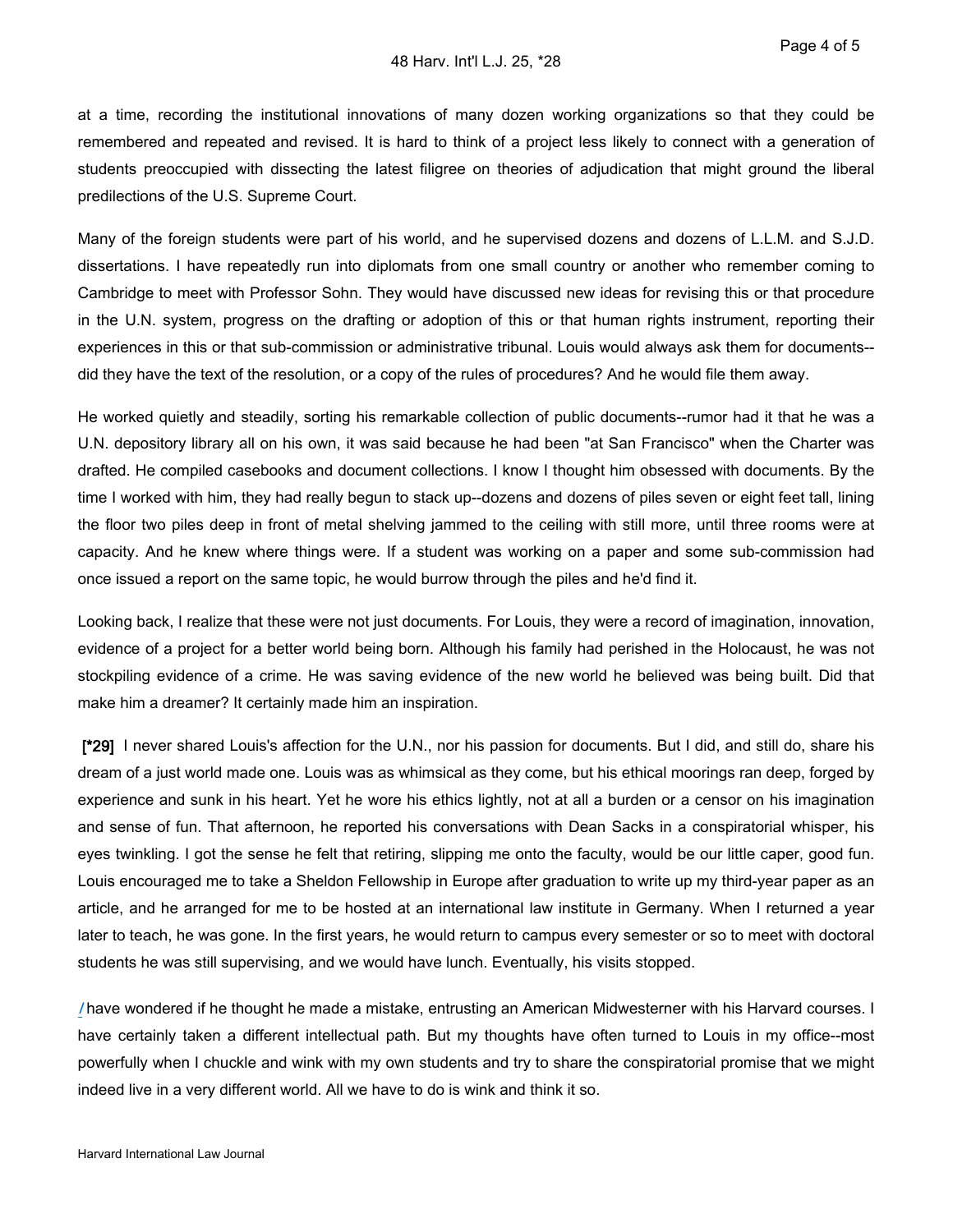Copyright (c) 2007 President and Fellows of Harvard College

**End of Document**